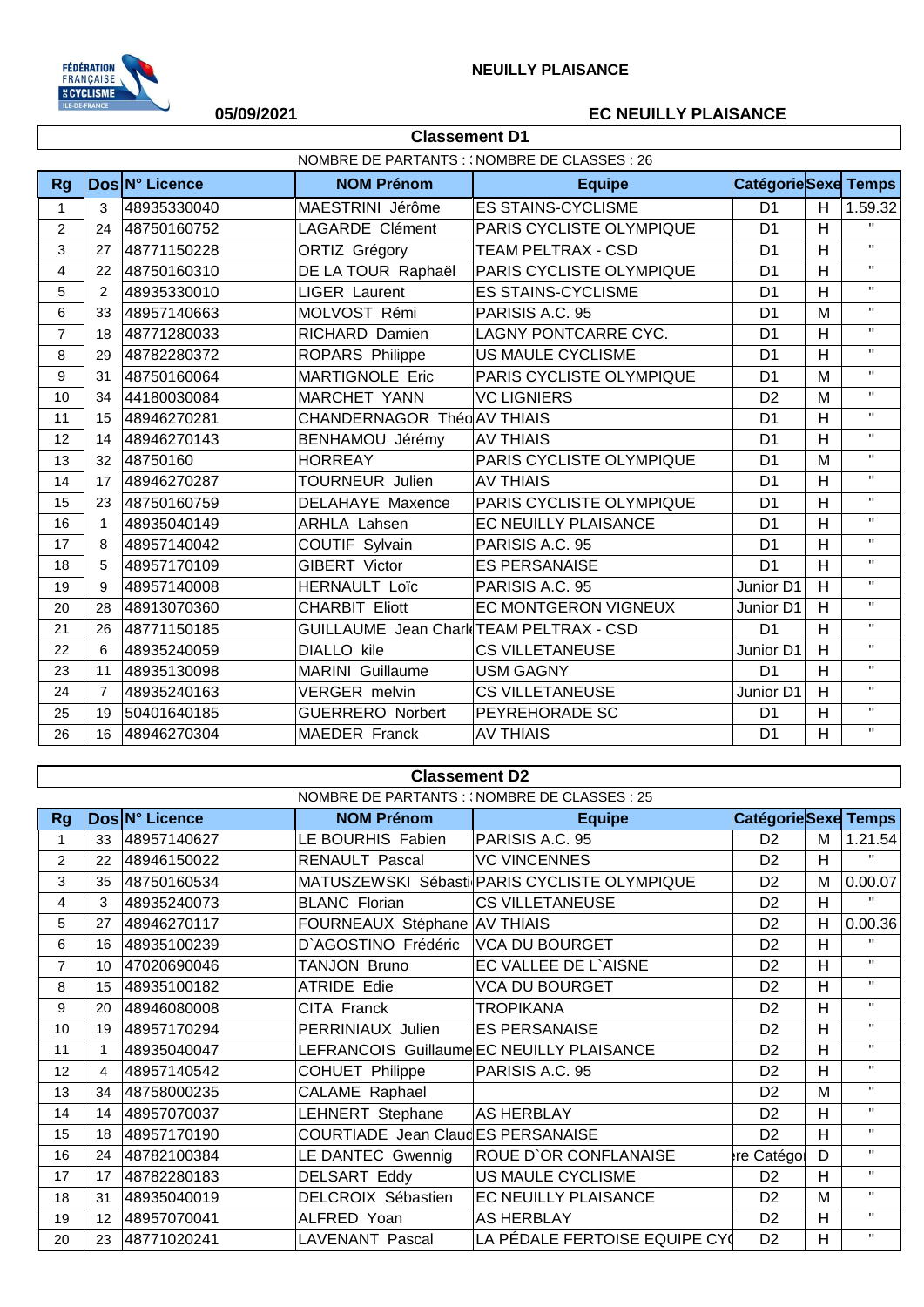| $\mathcal{D}$ |    | 25 48782100392 | <b>IPORLIER Roxanne</b>           | IROUE D`OR CONFLANAISE | Junior | D | $\mathbf{H}$      |
|---------------|----|----------------|-----------------------------------|------------------------|--------|---|-------------------|
| 22            | 29 | 48924110384    | <b>IGAGNEUR Xavier</b>            | <b>ICSM CLAMART</b>    | D3     | н |                   |
| 23            |    | 48935130326    | <b>GUYARD</b> Julien              | IUSM GAGNY             | D2     | Н | $\mathbf{H}$      |
| 24            | 30 | 148935190050   | VANDERHAEGEN PasciSE PAVILLONNAIS |                        | D2     | н | $^{\prime\prime}$ |
| 25            | 32 | 48935100165    | UHL Jérôme                        | IVCA DU BOURGET        | D2     | M | $^{\prime\prime}$ |

| NOMBRE DE PARTANTS : (NOMBRE DE CLASSES : 31<br>Dos N° Licence<br>CatégorieSexe Temps<br><b>NOM Prénom</b><br><b>Rg</b><br><b>Equipe</b><br><b>CYCLING 4 FUN</b><br><b>GAVELLE Michel</b><br>D <sub>3</sub><br>H<br>12<br>48935340008<br>$\mathbf{1}$<br>D <sub>3</sub><br>H<br>$\overline{c}$<br><b>TROPIKANA</b><br>48946080020<br>FEVAL Yann<br>10<br>FERREIRA Armenio<br><b>VC FONTAINEBLEAU AVON</b><br>D <sub>3</sub><br>H<br>3<br>9<br>48771130363<br>D <sub>3</sub><br>M<br>$\overline{\mathbf{4}}$<br><b>TROPIKANA</b><br>33<br>48946080013<br><b>ISMAR Gilbert</b><br>EC NEUILLY PLAISANCE<br>D <sub>3</sub><br>H<br>5<br>LEPAGNEZ Henri<br>48935040023<br>18<br>H<br>D <sub>3</sub><br>6<br>48935130115<br><b>SEGUIN Philippe</b><br><b>USM GAGNY</b><br>26 | 1.25.00<br>$\mathbf{H}$<br>$\mathbf{H}$<br>$\mathbf{H}$<br>$\mathbf{H}$<br>$\mathbf{H}$<br>H.<br>0.02.00 |
|------------------------------------------------------------------------------------------------------------------------------------------------------------------------------------------------------------------------------------------------------------------------------------------------------------------------------------------------------------------------------------------------------------------------------------------------------------------------------------------------------------------------------------------------------------------------------------------------------------------------------------------------------------------------------------------------------------------------------------------------------------------------|----------------------------------------------------------------------------------------------------------|
|                                                                                                                                                                                                                                                                                                                                                                                                                                                                                                                                                                                                                                                                                                                                                                        |                                                                                                          |
|                                                                                                                                                                                                                                                                                                                                                                                                                                                                                                                                                                                                                                                                                                                                                                        |                                                                                                          |
|                                                                                                                                                                                                                                                                                                                                                                                                                                                                                                                                                                                                                                                                                                                                                                        |                                                                                                          |
|                                                                                                                                                                                                                                                                                                                                                                                                                                                                                                                                                                                                                                                                                                                                                                        |                                                                                                          |
|                                                                                                                                                                                                                                                                                                                                                                                                                                                                                                                                                                                                                                                                                                                                                                        |                                                                                                          |
|                                                                                                                                                                                                                                                                                                                                                                                                                                                                                                                                                                                                                                                                                                                                                                        |                                                                                                          |
|                                                                                                                                                                                                                                                                                                                                                                                                                                                                                                                                                                                                                                                                                                                                                                        |                                                                                                          |
|                                                                                                                                                                                                                                                                                                                                                                                                                                                                                                                                                                                                                                                                                                                                                                        |                                                                                                          |
| $\overline{7}$<br>PERNA Julien<br><b>AV THIAIS</b><br>D <sub>3</sub><br>H<br>48946270020<br>23                                                                                                                                                                                                                                                                                                                                                                                                                                                                                                                                                                                                                                                                         |                                                                                                          |
| D <sub>3</sub><br>M<br><b>GOMOT Michel</b><br><b>USM GAGNY</b><br>8<br>31<br>48935130315                                                                                                                                                                                                                                                                                                                                                                                                                                                                                                                                                                                                                                                                               |                                                                                                          |
| D <sub>3</sub><br>$\overline{\mathsf{H}}$<br>9<br><b>LHUISSIER Gilbert</b><br>LES BLEUS DE FRANCE<br>20<br>48924020107                                                                                                                                                                                                                                                                                                                                                                                                                                                                                                                                                                                                                                                 | H.                                                                                                       |
| D <sub>3</sub><br>H<br>10<br><b>ANNE Christophe</b><br><b>COURBEVOIE SPORTS CYCLISME</b><br>2<br>48924150002                                                                                                                                                                                                                                                                                                                                                                                                                                                                                                                                                                                                                                                           | $\mathbf{H}$                                                                                             |
| D <sub>3</sub><br>H<br>11<br><b>ALVES Alain</b><br>$\mathbf{1}$<br>48946090007<br>AVENIR DU VAL DE MARNE                                                                                                                                                                                                                                                                                                                                                                                                                                                                                                                                                                                                                                                               | $\mathbf{H}$                                                                                             |
| H<br><b>VALENTI Bruno</b><br>D <sub>3</sub><br>EC NEUILLY PLAISANCE<br>12<br>48935040139<br>28                                                                                                                                                                                                                                                                                                                                                                                                                                                                                                                                                                                                                                                                         | H.                                                                                                       |
| D <sub>3</sub><br>H<br>13<br>$\overline{7}$<br>DE OLIVEIRA Carlos<br><b>TEAM PELTRAX - CSD</b><br>48771150124                                                                                                                                                                                                                                                                                                                                                                                                                                                                                                                                                                                                                                                          | H.                                                                                                       |
| H<br>D <sub>3</sub><br>14<br><b>SEGRETAIN Benoit</b><br><b>US MAULE CYCLISME</b><br>25<br>48782280368                                                                                                                                                                                                                                                                                                                                                                                                                                                                                                                                                                                                                                                                  | $\mathbf{H}$                                                                                             |
| M<br>15<br>PRETS Jean Luc<br>EC VELIZY 78<br>D <sub>3</sub><br>32<br>48782160123                                                                                                                                                                                                                                                                                                                                                                                                                                                                                                                                                                                                                                                                                       | $\mathbf{H}$                                                                                             |
| 16<br>PINON Cédric<br><b>ES STAINS-CYCLISME</b><br>D <sub>3</sub><br>H<br>48935330190<br>24                                                                                                                                                                                                                                                                                                                                                                                                                                                                                                                                                                                                                                                                            | H.                                                                                                       |
| D <sub>3</sub><br>17<br>48782160102<br><b>MICHAELI Andre</b><br>EC VELIZY 78<br>M<br>30                                                                                                                                                                                                                                                                                                                                                                                                                                                                                                                                                                                                                                                                                | Π.                                                                                                       |
| 48771080019<br>SENET Frédéric<br><b>AS CHELLES</b><br>D <sub>3</sub><br>H<br>18<br>27                                                                                                                                                                                                                                                                                                                                                                                                                                                                                                                                                                                                                                                                                  | H.                                                                                                       |
| US EZANVILLE ECOUEN<br>D <sub>3</sub><br>H<br>19<br>13<br>48957110023<br><b>GRIMAL Hervé</b>                                                                                                                                                                                                                                                                                                                                                                                                                                                                                                                                                                                                                                                                           | H.                                                                                                       |
| H<br>LOPES Carlos<br>D <sub>3</sub><br>20<br>21<br>48957400020<br>TEAM BIKE CYCLISTE SAINT PRIX                                                                                                                                                                                                                                                                                                                                                                                                                                                                                                                                                                                                                                                                        | $\mathbf{H}$                                                                                             |
| H<br>21<br>LABBE Marc<br><b>US EZANVILLE ECOUEN</b><br>D <sub>3</sub><br>17<br>48957110191                                                                                                                                                                                                                                                                                                                                                                                                                                                                                                                                                                                                                                                                             | $\mathbf{H}$                                                                                             |
| <b>US CRETEIL</b><br>H<br>22<br><b>BILLARD Thierry</b><br>D <sub>3</sub><br>4<br>48946040253                                                                                                                                                                                                                                                                                                                                                                                                                                                                                                                                                                                                                                                                           | $\mathbf{H}$                                                                                             |
| <b>COLLEN Fabrice</b><br>D <sub>3</sub><br>H<br>23<br>5<br>48957070009<br><b>AS HERBLAY</b>                                                                                                                                                                                                                                                                                                                                                                                                                                                                                                                                                                                                                                                                            | H.                                                                                                       |
| D <sub>3</sub><br>H<br><b>GRIMBERT François</b><br><b>AV THIAIS</b><br>24<br>48946270067<br>14                                                                                                                                                                                                                                                                                                                                                                                                                                                                                                                                                                                                                                                                         | H.                                                                                                       |
| DESESQUELLE William<br><b>EC NEUILLY PLAISANCE</b><br>D <sub>3</sub><br>H<br>25<br>8<br>48935040095                                                                                                                                                                                                                                                                                                                                                                                                                                                                                                                                                                                                                                                                    | $\mathbf{H}$                                                                                             |
| $\overline{H}$<br>26<br>22<br>48935040011<br>MARIE Jean Michel<br>EC NEUILLY PLAISANCE<br>D <sub>3</sub>                                                                                                                                                                                                                                                                                                                                                                                                                                                                                                                                                                                                                                                               | $\mathbf{H}$                                                                                             |
| D <sub>3</sub><br>H<br>27<br><b>FLAHAUT Lionel</b><br><b>ES PERSANAISE</b><br>11<br>48957170031                                                                                                                                                                                                                                                                                                                                                                                                                                                                                                                                                                                                                                                                        | H.                                                                                                       |
| D <sub>3</sub><br>H<br>VAZQUEZ Angel<br><b>SE PAVILLONNAIS</b><br>28<br>48935190034<br>29                                                                                                                                                                                                                                                                                                                                                                                                                                                                                                                                                                                                                                                                              | H.                                                                                                       |
| DAVIDOU Jean Pierre<br>H<br><b>AV THIAIS</b><br>D <sub>3</sub><br>48946270155<br>29<br>6                                                                                                                                                                                                                                                                                                                                                                                                                                                                                                                                                                                                                                                                               | H.                                                                                                       |
| H<br>LETOURNEUR Régis<br><b>COURBEVOIE SPORTS CYCLISME</b><br>D <sub>3</sub><br>30<br>48924150126<br>19                                                                                                                                                                                                                                                                                                                                                                                                                                                                                                                                                                                                                                                                | H.                                                                                                       |
| M<br>D <sub>3</sub><br>31<br>34<br>48935340001<br><b>ARBEY Eric</b><br><b>CYCLING 4 FUN</b>                                                                                                                                                                                                                                                                                                                                                                                                                                                                                                                                                                                                                                                                            | $\mathbf{H}$                                                                                             |

| <b>Classement D4</b>                          |    |                |                            |                             |                            |   |              |  |
|-----------------------------------------------|----|----------------|----------------------------|-----------------------------|----------------------------|---|--------------|--|
| NOMBRE DE PARTANTS : ^ NOMBRE DE CLASSES : 37 |    |                |                            |                             |                            |   |              |  |
| <b>Rg</b>                                     |    | Dos N° Licence | <b>NOM Prénom</b>          | <b>Equipe</b>               | <b>CatégorieSexe Temps</b> |   |              |  |
|                                               | 11 | 48924150105    | <b>HOUANARD Bertrand</b>   | COURBEVOIE SPORTS CYCLISME  | D <sub>4</sub>             | н | 1.26.00      |  |
| $\overline{2}$                                | 25 | 48771080139    | <b>LEBRUN Samuel</b>       | <b>AS CHELLES</b>           | D4                         | н | $\mathbf{H}$ |  |
| 3                                             | 5  | 48935040148    | <b>LEGENTIL Serge</b>      | EC NEUILLY PLAISANCE        | D <sub>4</sub>             | Н | $\mathbf{H}$ |  |
| 4                                             | 42 | 48924010405    | KICHENIN EDOUARD           | <b>CSM PUTEAUX</b>          | D4                         | М | 0.06.00      |  |
| 5                                             | 28 | 48924010223    | <b>PAUTRAT Francis</b>     | <b>CSM PUTEAUX</b>          | D4                         | н | $\mathbf{H}$ |  |
| 6                                             | 36 | 48771210007    | FRANCOIS Jean Luc          | <b>CC PONTHIERRY PRINGY</b> | D <sub>4</sub>             | Н | $\mathbf{H}$ |  |
| 7                                             | 8  | 48935040141    | RICHARD Jean Luc           | <b>EC NEUILLY PLAISANCE</b> | D <sub>4</sub>             | H | $\mathbf{H}$ |  |
| 8                                             |    | 48935040158    | NOURRY LAURENT             | <b>EC NEUILLY PLAISANCE</b> | D4                         | Н | $\mathbf{H}$ |  |
| 9                                             | 29 | 48935130059    | LEBOUCQ Bernard            | <b>USM GAGNY</b>            | bitre Régio                | H | $\mathbf{H}$ |  |
| 10                                            | 41 | 48948000090    | <b>HALKO Pascal</b>        | sans club                   | D <sub>4</sub>             | М | $\mathbf{H}$ |  |
| 11                                            | 16 | 48957130058    | <b>CONTAMINE Claude</b>    | A. SOISY ENGHIEN LA BARRE   | D4                         | Н | $\mathbf{H}$ |  |
| 12                                            | 20 | 48957140138    | <b>HERISSON</b> Jean Marie | PARISIS A.C. 95             | D4                         | Н | $\mathbf{H}$ |  |
| 13                                            | 3  | 48935040022    | FOUESNANT Frédéric         | <b>EC NEUILLY PLAISANCE</b> | D <sub>4</sub>             | Н | $\mathbf{H}$ |  |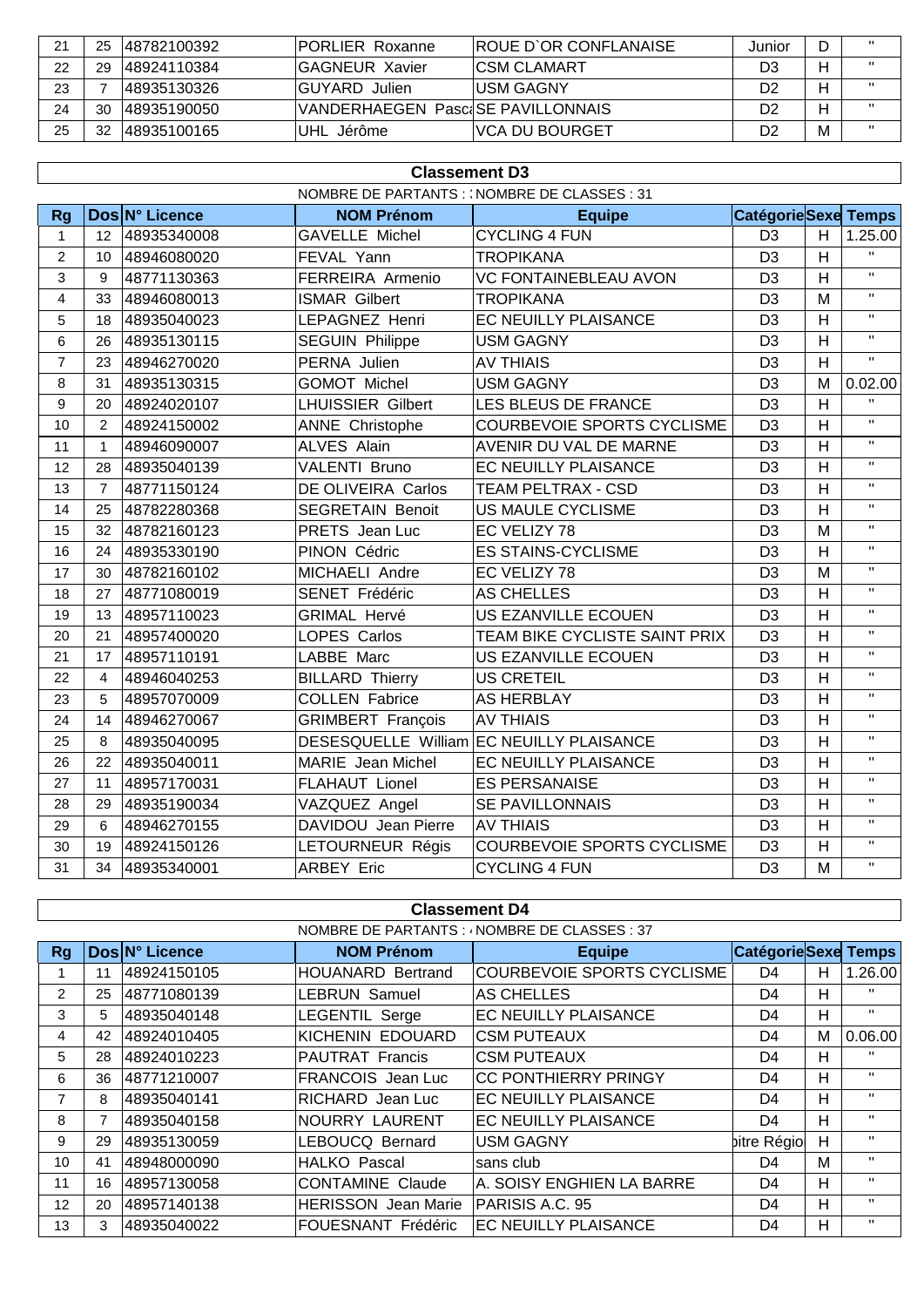| 14 | 14                | 48935300002 | FLEURY Marc                        | <b>US MONTFERMEIL</b>                       | D <sub>4</sub> | H | $\mathbf{H}$ |
|----|-------------------|-------------|------------------------------------|---------------------------------------------|----------------|---|--------------|
| 15 | 6                 | 48935040121 | <b>NOLIUS Bernard</b>              | EC NEUILLY PLAISANCE                        | D <sub>4</sub> | H | $\mathbf{H}$ |
| 16 | 35                | 48771280138 | LALIGUE Philippe                   | LAGNY PONTCARRE CYC.                        | D <sub>4</sub> | H | $\mathbf{H}$ |
| 17 | 39                | 48771280258 | <b>BARBA Robert</b>                | <b>LAGNY PONTCARRE CYC.</b>                 | D <sub>4</sub> | M | $\mathbf{H}$ |
| 18 | 40                | 48957110046 | <b>EVRARD Christian</b>            | <b>US EZANVILLE ECOUEN</b>                  | D <sub>4</sub> | M | $\mathbf{H}$ |
| 19 | 10                | 48924150030 | GOAPPER René                       | COURBEVOIE SPORTS CYCLISME                  | D <sub>4</sub> | H | $\mathbf{H}$ |
| 20 | 2                 | 48935040059 | FORRAT Guy                         | EC NEUILLY PLAISANCE                        | D <sub>4</sub> | H | $\mathbf{H}$ |
| 21 | 27                | 48771020282 | LEJEUNE Alain                      | LA PÉDALE FERTOISE EQUIPE CY(               | D <sub>4</sub> | H | $\mathbf{H}$ |
| 22 | 1                 | 48935040058 | <b>ELICE Vincent</b>               | EC NEUILLY PLAISANCE                        | D <sub>4</sub> | H | $\mathbf{H}$ |
| 23 | 33                | 48913070008 | FIEVET Christian                   | EC MONTGERON VIGNEUX                        | D <sub>4</sub> | H | $\mathbf{H}$ |
| 24 | $12 \overline{ }$ | 48924150038 | LE QUERE Marcel                    | <b>COURBEVOIE SPORTS CYCLISME</b>           | D <sub>4</sub> | H | $\mathbf{H}$ |
| 25 | 9                 | 48924150036 | <b>ALLIROL Didier</b>              | COURBEVOIE SPORTS CYCLISME                  | D <sub>4</sub> | H | $\mathbf{H}$ |
| 26 | 34                | 48946080025 | MANGO Alain                        | <b>TROPIKANA</b>                            | D4             | H | $\mathbf{H}$ |
| 27 | 37                | 48771210039 | <b>MARTINEZ Philippe</b>           | CC PONTHIERRY PRINGY                        | D <sub>4</sub> | H | $\mathbf{H}$ |
| 28 | 32                | 48957110027 | <b>GUILLERAULT Pascal</b>          | US EZANVILLE ECOUEN                         | D <sub>4</sub> | H | $\mathbf{H}$ |
| 29 | 24                | 48957100160 | MALO Eric                          | AC VAL D'OISE                               | D <sub>4</sub> | H | $\mathbf{H}$ |
| 30 | 22                | 48946270046 | <b>GONCALVES DA CRUZ AV THIAIS</b> |                                             | D <sub>4</sub> | H | $\mathbf{H}$ |
| 31 | 21                | 48957140117 | PAYRAT Patrick                     | PARISIS A.C. 95                             | D <sub>4</sub> | H | $\mathbf{H}$ |
| 32 | 19                | 48957130040 | <b>VOYER Laurent</b>               | A. SOISY ENGHIEN LA BARRE                   | D <sub>4</sub> | H | $\mathbf{H}$ |
| 33 | 30                | 48935140059 | <b>CROUZILLES Alain</b>            | <b>ACCTB SEVRAN</b>                         | D <sub>4</sub> | H | $\mathbf{H}$ |
| 34 | 23                | 48946270215 | MARTIN Frédéric                    | <b>AV THIAIS</b>                            | D <sub>4</sub> | H | $\mathbf{H}$ |
| 35 | 26                | 48771490048 | <b>GRANIER Luc</b>                 | <b>SC GRETZ TOURNAN</b>                     | D <sub>4</sub> | H | $\mathbf{H}$ |
| 36 | 4                 | 48935040048 | LEFRANCOIS Alain                   | EC NEUILLY PLAISANCE                        | D4             | H | $\mathbf{H}$ |
| 37 | 44                | 48750160772 |                                    | KARAS DELCOURT Mar PARIS CYCLISTE OLYMPIQUE | D <sub>3</sub> | F | $\mathbf{H}$ |